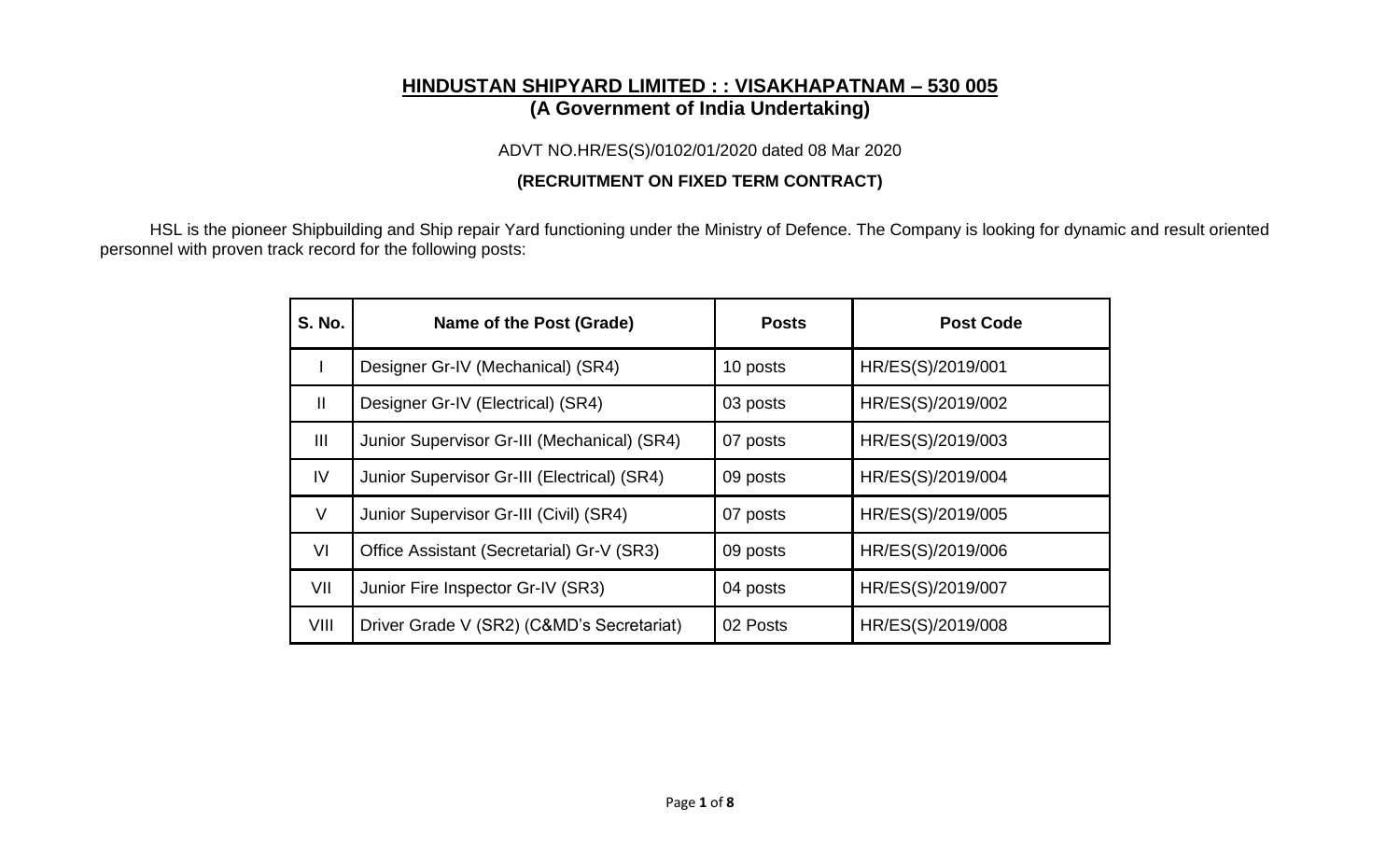Important dates for present recruitment process are as indicated below:

| <b>IMPORTANT DATES</b>                                                                                                    |                            |  |  |  |  |  |
|---------------------------------------------------------------------------------------------------------------------------|----------------------------|--|--|--|--|--|
| Date of commencement of ONLINE application for all posts                                                                  | 08 Mar 2020 From 1000 hrs  |  |  |  |  |  |
| Last date for ONLINE submission of application for all posts (Once submitted editing is not allowed).                     | 07 Apr 2020 Upto 1700 hrs. |  |  |  |  |  |
| Last date for receipt of copy of the printed Online Application, DD along with mandatory enclosures by Post<br>' Courier. | 14 Apr 2020 Upto 1700 hrs. |  |  |  |  |  |

| S<br>No. | Name of the post<br>(Grade)                                                     | <b>Scale of Pay (IDA)</b>                                                                | Max. age<br>as on<br>07 Apr 2020 | Discipline/<br><b>Reservation &amp;</b><br>No. of posts         | <b>Minimum Qualification</b>                                                                                                                                                     | <b>Minimum Post Qualification</b><br>experience as on 07 Apr 2020                                                                               |
|----------|---------------------------------------------------------------------------------|------------------------------------------------------------------------------------------|----------------------------------|-----------------------------------------------------------------|----------------------------------------------------------------------------------------------------------------------------------------------------------------------------------|-------------------------------------------------------------------------------------------------------------------------------------------------|
|          | Designer Gr-IV (SR4)<br>(Mechanical)<br>(On Fixed Term<br>Contractual basis for | Basic - Rs. 7,650 plus<br>DA, HRA and other<br>allowances as admissible<br>(pre-revised) | 28 years                         | 10 posts<br>$[UR-06]$<br><b>OBC-02:</b><br>$SC-01$ ;<br>ESM-01; | (a) Full-time diploma in Mechanical $\cdot$<br>/Mechanical<br>&<br>Industrial<br>Engineering/<br>Mechanical<br>&<br>Production Engineering/ Marine<br>Engineering with 60% marks | Should be proficient in CAD CAM<br>software such as Auto CAD/ Tribon/<br>Catia/ Aveva Marine.<br>Should have at least 01 year post              |
|          | 03 years)<br>Post Code No.<br>HR/ES(S)/2019/001                                 | Total monthly emolument<br>will be approximately<br>Rs.24,000/-                          |                                  | EWS-01]                                                         | (b) Certificate course in Auto CAD/<br>Tribon/ Catia/ Aveva Marine                                                                                                               | qualification<br>Ship<br>experience<br>in<br>Construction/<br>Ship<br>repairs/<br>Manufacturing or Design.                                      |
|          | Designer Gr-IV (SR4)<br>(Electrical)<br>(On Fixed Term<br>Contractual basis for | Basic - Rs. 7,650 plus<br>DA, HRA and other<br>allowances as admissible<br>(pre-revised) | 28 years                         | 03 posts<br>$[UR-02]$<br><b>OBC-011</b>                         | (a) Full-time diploma in Electrical/<br>Electrical & Electronics/ Electrical<br>& Instrumentation with 60% marks<br>(b) Certificate course in Auto CAD/                          | Should be proficient in CAD CAM<br>$\bullet$<br>software such as Auto CAD/ Tribon/<br>Catia/ Aveva Marine.<br>Should have at least 01 year post |
|          | 03 years)<br>Post Code No.<br>HR/ES(S)/2019/002                                 | Total monthly emolument<br>will be approximately<br>Rs.24,000/-                          |                                  |                                                                 | Tribon/ Catia/ Aveva Marine                                                                                                                                                      | qualification<br>Ship<br>experience<br>in<br>Ship<br>Construction/<br>repairs/<br>Manufacturing or Design.                                      |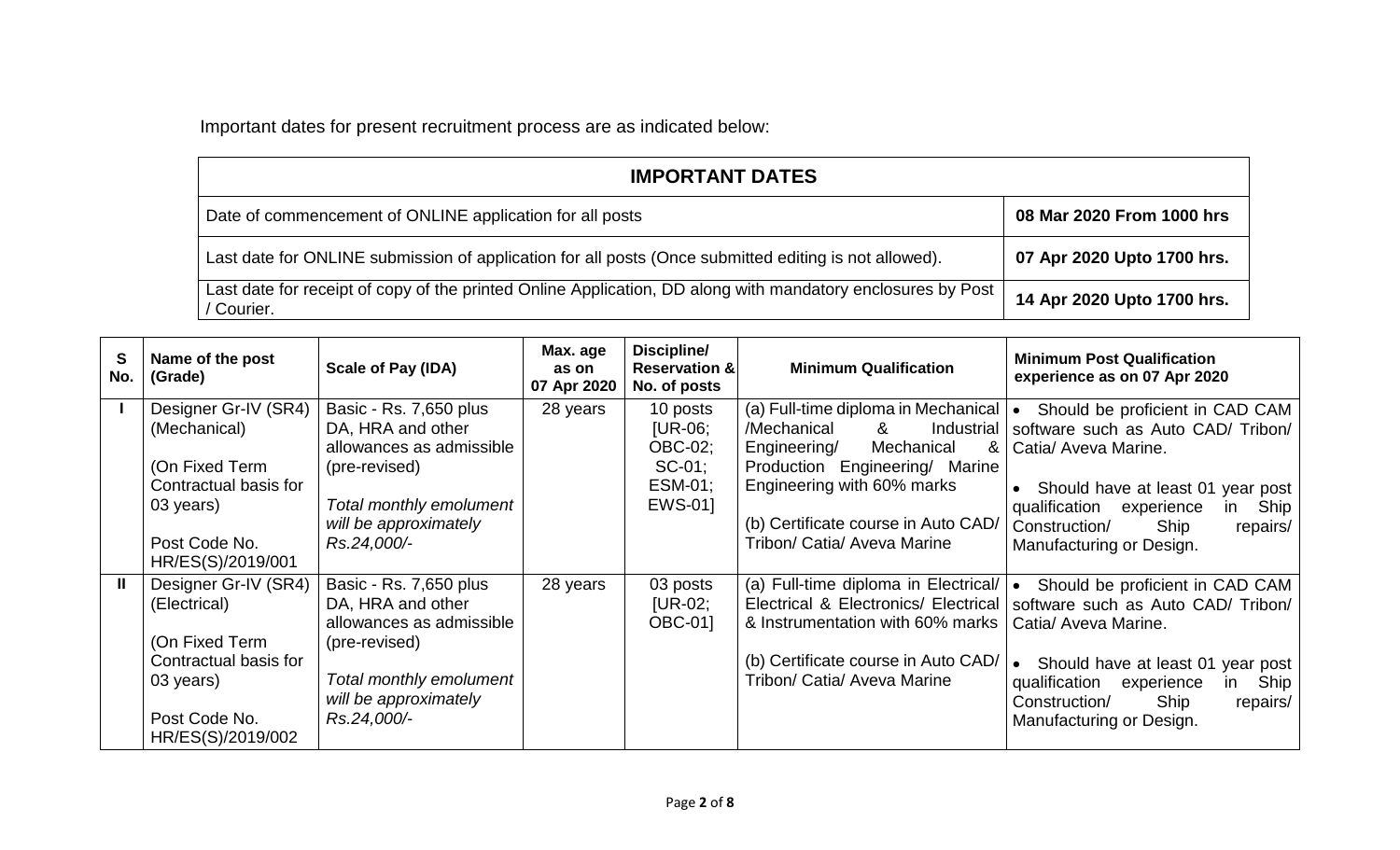| S<br>No.       | Name of the post<br>(Grade)                                                                                                               | <b>Scale of Pay (IDA)</b>                                                                                                                                   | Max. age<br>as on<br>07 Apr 2020 | Discipline/<br><b>Reservation &amp;</b><br>No. of posts                    | <b>Minimum Qualification</b>                                                                                                                                                       | <b>Minimum Post Qualification</b><br>experience as on 07 Apr 2020                                                                                                           |
|----------------|-------------------------------------------------------------------------------------------------------------------------------------------|-------------------------------------------------------------------------------------------------------------------------------------------------------------|----------------------------------|----------------------------------------------------------------------------|------------------------------------------------------------------------------------------------------------------------------------------------------------------------------------|-----------------------------------------------------------------------------------------------------------------------------------------------------------------------------|
| $\mathbf{III}$ | Jr. Supervisor Gr-III<br>(SR4) (Mechanical)<br>(On Fixed Term<br>Contractual basis for<br>03 years)<br>Post Code No.<br>HR/ES(S)/2019/003 | Basic - Rs. 7,650 plus<br>DA, HRA and other<br>allowances as admissible<br>(pre-revised)<br>Total monthly emolument<br>will be approximately<br>Rs.24,000/- | 28 years                         | 07 posts<br>$[UR-04]$<br><b>OBC-01;</b><br>$SC-01$ ;<br>ESM-01;<br>EWS-01] | Full-time diploma in Mechanical /<br>Mechanical<br>8 <sup>°</sup><br>Industrial<br>Mechanical<br>Engineering/<br>&<br>Production Engineering/ Marine<br>Engineering with 60% marks | Post qualification experience of 04<br>years in Project<br>Management/<br>Construction/<br>Operations/<br>Maintenance/ Manufacturing industry<br>in organisation of repute. |
| IV             | Jr. Supervisor Gr-III<br>(SR4) (Electrical)<br>(On Fixed Term<br>Contractual basis for<br>03 years)<br>Post Code No.<br>HR/ES(S)/2019/004 | Basic - Rs. 7,650 plus<br>DA, HRA and other<br>allowances as admissible<br>(pre-revised)<br>Total monthly emolument<br>will be approximately<br>Rs.24,000/- | 28 years                         | 09 posts<br>$[UR-06]$<br><b>OBC-01:</b><br>$SC-01$ ;<br>ESM-02;<br>EWS-01] | Full-time diploma in Electrical/<br>Electrical & Electronics/ Electrical<br>& Instrumentation with 60% marks                                                                       | Post qualification experience of 04<br>years in Ship building, Ship repairs /<br>Naval Dockyard.                                                                            |
| V              | Jr. Supervisor Gr-III<br>(SR4) (Civil)<br>(On Fixed Term<br>Contractual basis for<br>03 years)<br>Post Code No.<br>HR/ES(S)/2019/005      | Basic - Rs. 7,650 plus<br>DA, HRA and other<br>allowances as admissible<br>(pre-revised)<br>Total monthly emolument<br>will be approximately<br>Rs.24,000/- | 28 years                         | 07 posts<br><b>IUR-05;</b><br><b>OBC-01:</b><br>PH(OH)-01;<br>EWS-01]      | Full-time diploma in Civil/ Civil &<br>Structural/ Structural Engineering<br>discipline with 60% marks                                                                             | Post qualification experience of 04<br>years in basic structure, maintenance<br>of civil structure preferably in marine<br>environment.                                     |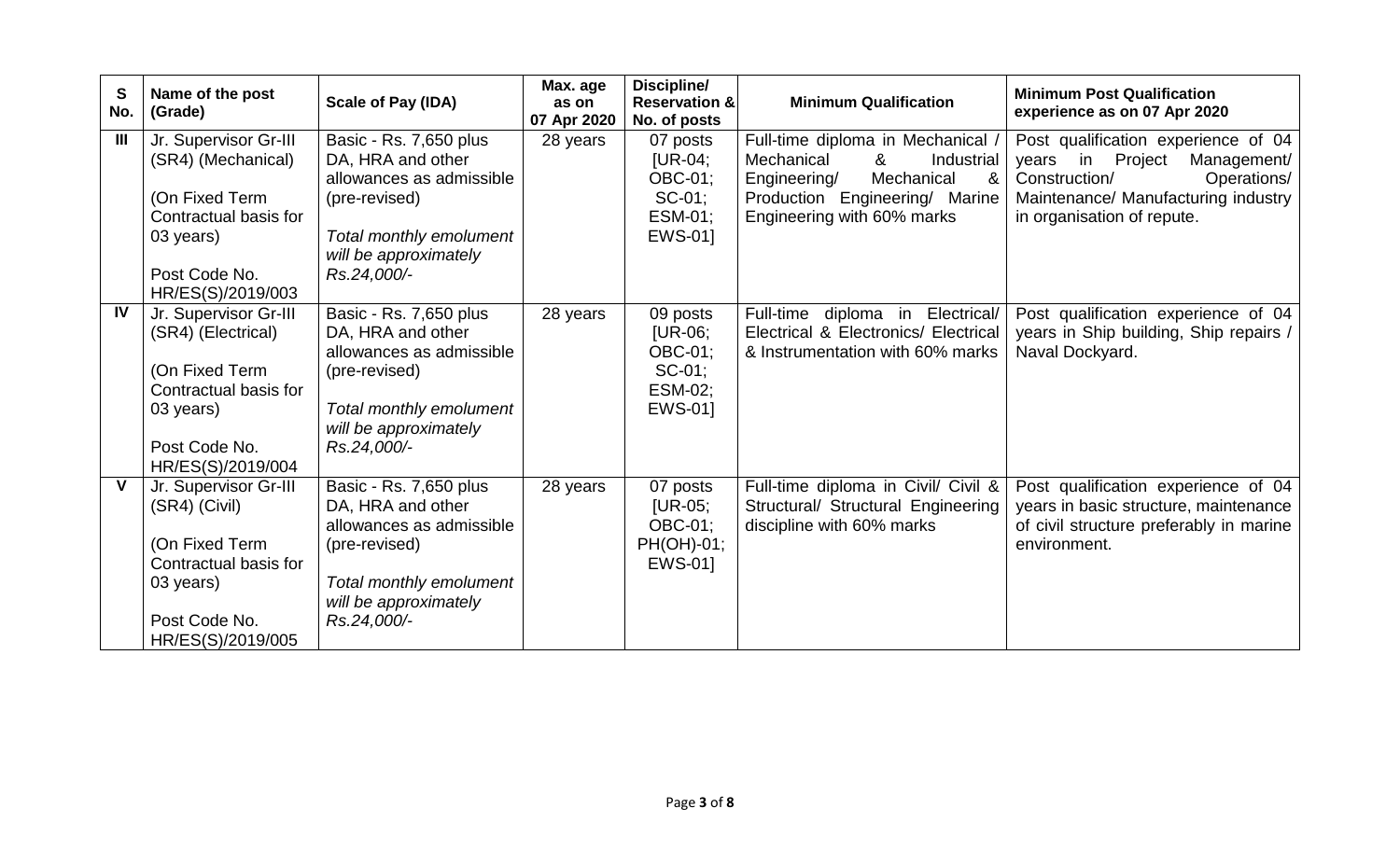| S<br>No. | Name of the post<br>(Grade)                                                                                                                                                                                              | Scale of Pay (IDA)                                                                                                                                          | Max. age<br>as on<br>07 Apr 2020 | Discipline/<br><b>Reservation</b><br>& No. of<br>posts           | <b>Minimum Qualification</b>                                                                                                                                                                  | <b>Minimum Post Qualification</b><br>experience as on 07 Apr 2020                                                                                                                                                                                                                                                                            |  |
|----------|--------------------------------------------------------------------------------------------------------------------------------------------------------------------------------------------------------------------------|-------------------------------------------------------------------------------------------------------------------------------------------------------------|----------------------------------|------------------------------------------------------------------|-----------------------------------------------------------------------------------------------------------------------------------------------------------------------------------------------|----------------------------------------------------------------------------------------------------------------------------------------------------------------------------------------------------------------------------------------------------------------------------------------------------------------------------------------------|--|
| VI       | <b>Office Assistant</b><br>(Secretarial) Gr-V<br>(SR3)<br>(On Fixed Term<br>Contractual basis for<br>03 years)<br>Post Code No.<br>HR/ES(S)/2019/006                                                                     | Basic - Rs. 7,350 plus<br>DA, HRA and other<br>allowances as admissible<br>(pre-revised)<br>Total monthly emolument<br>will be approximately<br>Rs.23,000/- | 25 years                         | 09 posts<br>$[UR-05]$<br><b>OBC-03;</b><br>PH(OH)-01;<br>EWS-01] | (a) Full-time graduate with 60%<br>marks<br>(b) Typewriting Higher grade in<br>English typing<br>(b) Diploma/ Certification course in<br><b>MS Office</b><br>(c) Shorthand lower (desirable)  | Two years in Government/ PSUs/<br>state PSUs/ large organization of<br>repute.                                                                                                                                                                                                                                                               |  |
| VII      | Junior Fire Inspector<br>Gr-IV (SR3)<br>(On Fixed Term<br>Contractual basis for<br>03 years)<br>Post Code No.<br>HR/ES(S)/2019/007                                                                                       | Basic - Rs. 7,350 plus<br>DA, HRA and other<br>allowances as admissible<br>(pre-revised)<br>Total monthly emolument<br>will be approximately<br>Rs.23,000/- | 30 years                         | 04 posts<br>$[UR-04]$                                            | <b>Graduate with Sub Officer's Course</b><br>certificate from a recognised Fire<br>Service Institution                                                                                        | (a) Three years of post-qualification<br>experience is required<br>(b) Should be medically fit with nil<br>disability.<br>(c) Medical certificate at the time of<br>discharge & PPO copy be enclosed in<br>case of ex-servicemen.                                                                                                            |  |
|          | <b>VIII</b>   Driver Grade V<br>(C&MD's Secretariat)<br>(SR2)<br>(On Fixed Term<br>Contractual basis for<br>03 years)<br>Post Code No.<br>HR/ES(S)/2019/008                                                              | Basic - Rs. 6,970 plus<br>DA, HRA and other<br>allowances as admissible<br>(pre-revised)<br>Total monthly emolument<br>will be approximately<br>Rs.22,000/- | 28 years*                        | 02 posts<br>$[UR-01]$<br>OBC-01;<br><b>ESM-021</b>               | SSC/ 10 <sup>th</sup> class pass with valid $\vert$ (a)<br>driving license for Light/ Heavy<br>Motor Vehicle<br>Desirable:<br>Ex-servicemen Driver Mechanical<br><b>Transport Trade (DMT)</b> | Two years driving experience<br>on light vehicles. Should be physically<br>fit and have 6/6 vision. Colour vision<br>should be normal.<br>Ex-servicemen<br>(b)<br>having<br>experience of driving vehicle of Board<br>level officers of PSUs/ DPSUs or<br>Government<br>equivalent<br>in<br>organisation or large organization of<br>repute. |  |
|          | Driver Grade V (SR2) post - *Upper age limit should not exceed 50 years for Ex-servicemen (ESM) after relaxing the extent of number of years of service in the<br>armed forces and additional age relaxation of 3 years. |                                                                                                                                                             |                                  |                                                                  |                                                                                                                                                                                               |                                                                                                                                                                                                                                                                                                                                              |  |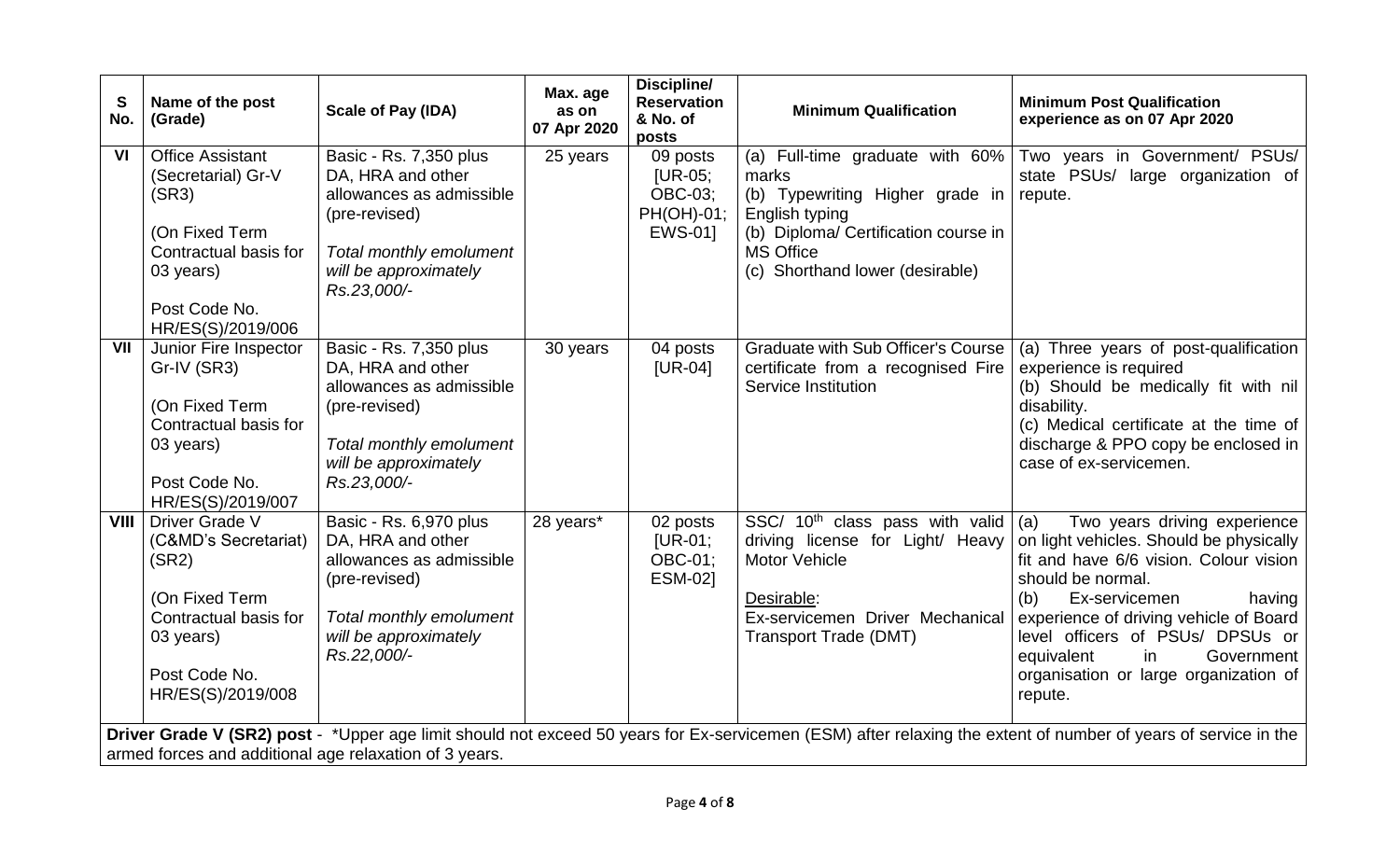#### **GENERAL INSTRUCTIONS:**

i) Indian Nationals only need to apply.

ii) **Other allowances includes Meals Allowance, Washing Allowance, Vehicle Maintenance Allowance and Children Education Allowance subject to eligibility as per the company rules.**

iii) Age will be relaxed for SC/ST/OBC/PWD categories as per Government rules. In case of ex-servicemen the upper age limit will be relaxed to the extent of number of years of service in the armed forces however the resultant age after deducting the period of service from the actual age should not exceed the prescribed age limit by more than 3 years. The upper age limit shall be relaxed by 5 years for internal candidates.

#### iv) **RESERVATION**:

- Candidates from reserved categories fulfilling eligibility criteria may also apply for the posts earmarked for UR as per Government Rules.

- SC/ST candidates should possess valid Certificate in the prescribed format. OBC candidates at the time of interview have to submit declaration to the effect that the incumbent does not fall in Creamy Layer Section and also to produce non-creamy later certificate in the prescribed format as applicable for appointment for the posts under Govt. of India and Central Govt., Public Sector Undertakings. OBC (non-creamy later) certificate by the competent authority should be issued in the current year.

- Candidates belonging to EWS category are required to submit an Income and Asset certificate issued by Competent Authority prescribed under point

no. 5 of department of Personnel and Training's O.M No. 36039/1/2019-Estt. (Res) dated 31.01.2019.

- SC/ST/OBC/EWS candidates applying for a post where there are no vacancies in their respective categories, will be treated as General candidates and no relaxation in any criteria will be applicable to these candidates. However, they may indicate their actual category in online application so as to avail of application fees concession as applicable.

- v) Applications must be in response to our advertisement.
- vi) Application Fee is Rs.**200**/-.
- vii) No Application fee for SC/ST/PH & internal candidates.

viii) Fee once paid will not be refunded under any circumstances. Candidates are therefore requested to verify their eligibility before applying.

ix) Payment should be made only by way of **Demand Draft (DD)** drawn in favour of **M/s. Hindustan Shipyard Ltd., payable at Visakhapatnam.** Candidate should write his/her Name, and Registration Number generated at the time of online registration, Post applied with Post Code and Date of Birth on the back side of the DD.

x) Print-out of the filled Online Application, DD along with attested copies of Diploma / Degree, Provisional Certificate, Proof of Date of Birth, Caste Certificate, Experience certificates, NOC etc., and Annexure-I, must be forwarded through Postal/Courier Services superscribing the name of the post & post code applied for on the envelope and it should reach General Manager (HR)A.C., Hindustan Shipyard Ltd., Gandhigram (PO), Visakhapatnam on or before 14 Apr 2020**.**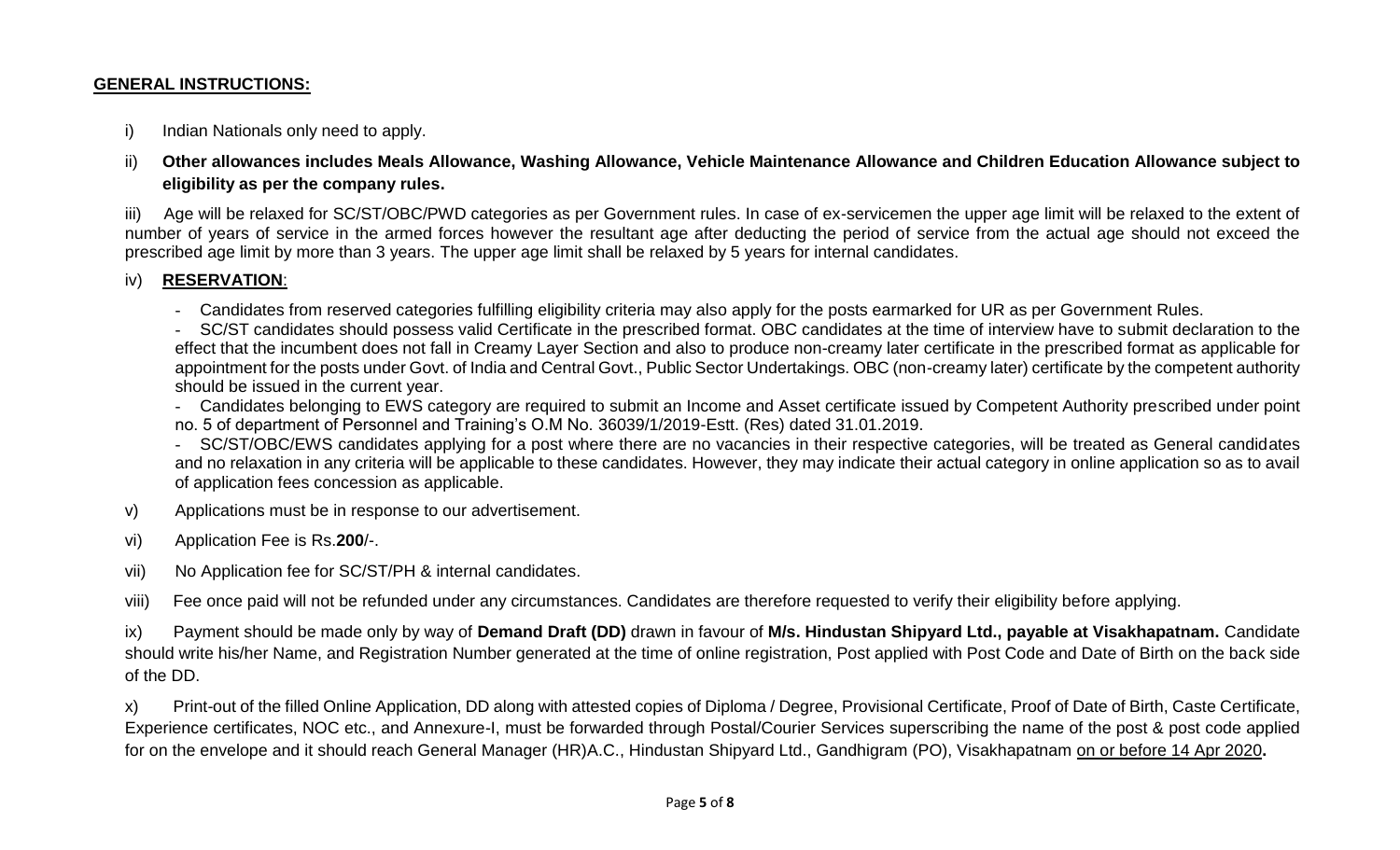xi) The candidates applying should ensure that they fulfil all the eligibility conditions prescribed for the post. Their admission at all stages is purely provisional. Mere issue of Admit Card and fulfilment of all the eligibility conditions prescribed for the post will not imply that candidature has been accepted. Verification of Original Certificates will be done only at the time of selection. The candidature of a candidate shall be cancelled at any point of time if the candidate is found to be not meeting the advertised eligibility criteria.

xii) All original documents such as Qualification Certificates, proof of Date of Birth, Caste Certificate, Experience Certificates etc., will be checked at the time of selection. Non-production of original documents will debar the candidate.

xiii) Candidature of a candidate is liable to be rejected at any stage of the recruitment process or even after recruitment or joining, if any information provided by the candidate is found to be false or not in conformity with the eligible criteria mentioned in the advertisement and suitable legal action will be taken.

xiv) **Selection for the posts of Designer Gr-IV (SR4) (Mechanical), Designer Gr-IV (SR4) (Electrical), Jr. Supervisor Gr-III (SR4) (Mechanical), Jr. Supervisor Gr-III (SR4) (Electrical), Jr. Supervisor Gr-III (SR4) (Civil), Office Assistant (Secretarial) Gr-V (SR3) will be based on written test. However, selection for the posts of Driver Gr. V (SR2) and Junior Fire Inspector Gr-IV (SR3) is subject to Trade test and Written Test.** 

xv) The eligible candidates will be issued the admit cards through their email and also the Candidates can download the Admit Cards from the website [https://www.hslvizag.in](https://www.hslvizag.in/) under "Download Hall Tickets" option from Human Resource Menu only with respective application IDs and date of birth of the Individual.

xvi) Written Test and Trade test will be conducted at Visakhapatnam. However, depending on response it may be changed.

## xvii) It may be noted that ADMIT CARDS FOR WRITTEN TEST WILL NOT BE SENT BY POST.

xviii) The Management reserves the right to create and operate a panel of shortlisted candidates.

xix) The Qualifying Requirement / Experience & Age limit shall be reckoned as on the last date of submission of online application i.e. 07 Apr 2020

xx) Management reserves the right to relax qualifications/experience/age in exceptional cases of candidates, who fit all the requirements of a particular job.

xxi) The Management reserves the right to Increase or decrease the number of posts or consider for lower posts/grades to meet the organizational requirement.

xxii) The Management reserves the right to raise the minimum eligibility standards, change the selection criteria and cancel the recruitment process without assigning any reasons.

xxiii) Candidates presently working in Government/Public Sector Undertakings or Autonomous bodies should submit "No Objection Certificate" from the present Organization along with application form.

xxiv) **Any corrigendum/ addendum to this advertisement will be displayed only on the Company's website [https://www.hslvizag.in.](https://www.hslvizag.in/) Applicants are requested to visit the website from time to time for all updates.**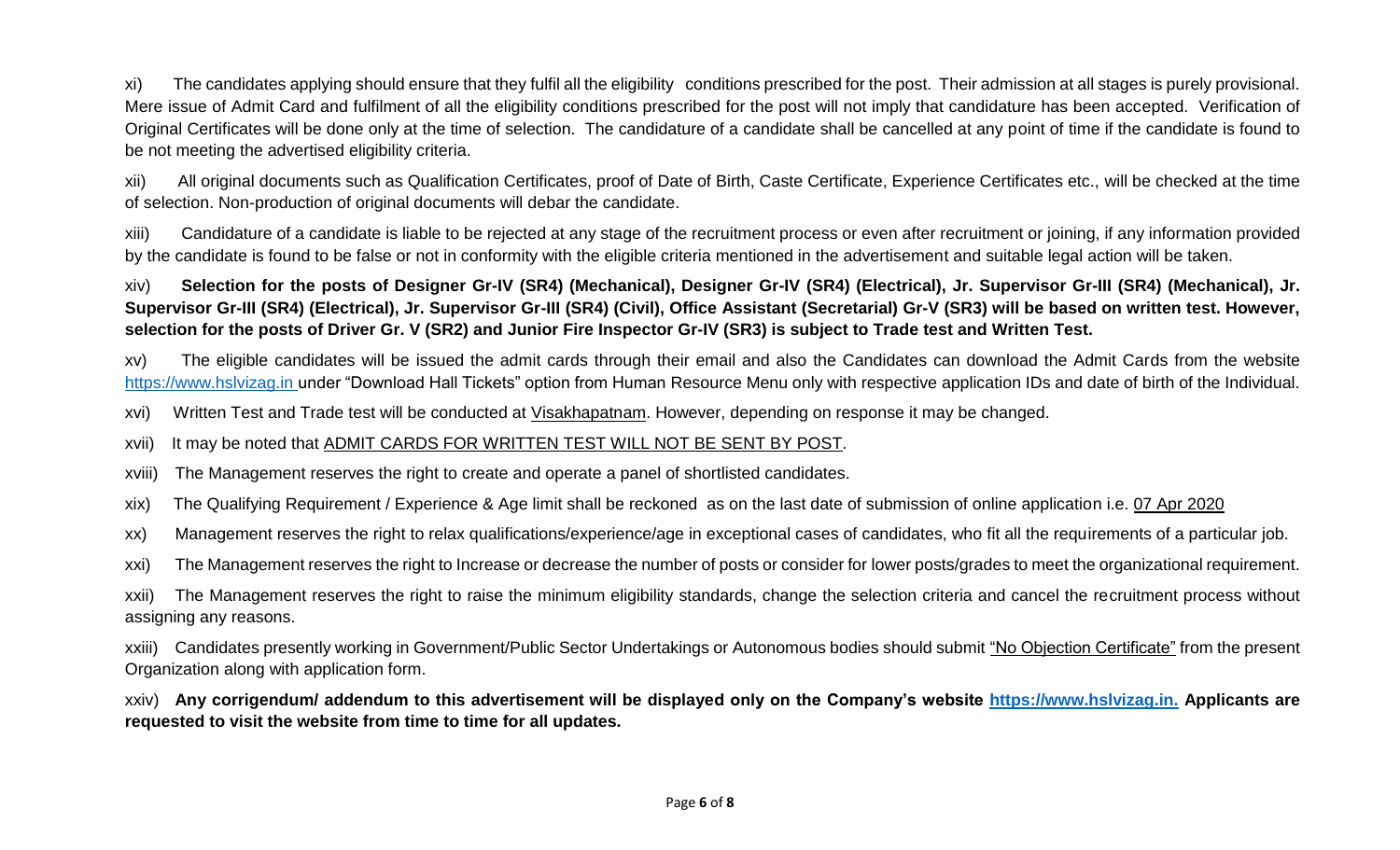#### **HOW TO APPLY**

#### **(Note: Please read the instructions carefully before filling the online application)**

- (i) The Application should be submitted **ONLINE** via [https://www.hslvizag.in.](https://www.hslvizag.in/)
- (ii) Candidates should possess a valid E-mail id and it should remain active for at least next one year. All future correspondence would be sent via E-mail only.
- (iii) Candidate should upload his/her photograph (20-50KB) and signature (10-20KB) in the prescribed format and size.
- (iv) Candidates must have the DD (Demand Draft) payment details for the respective post before applying online.
- (v) Candidate are requested NOT be idle for more than 5 minutes to avoid the expiry of web page while filling the online application.
- (vi) Candidate should be ready with all the bio-data before filling the online application.
- (vii) Click on "Careers" under "Human Resources". Visit "Current Openings" link to view the openings available.
- (viii) Please read the advertisement notice carefully. Candidates are advised to self-check their eligibility against the recruitment posts.
- (ix) Click on the respective link under "Apply Now" to submit the application online.
- (x) Registration process contains 3 stages 1) Personal Details 2) Education Details and 3) Payment Details.

(xi) Candidates are advised to use the SAVE (button) option to avoid the loss of data or SUBMIT button to finally submit the application. Verify the filled data carefully before submitting, once submitted you're **NOT** allowed to Edit / modify the application.

- (xii) After successful completion of all the stages you'll receive a confirmation message.
- (xiii) Candidates who have chosen SAVE (button) option are allowed to **SUBMIT** the application using **Edit Application** option at a later time before the closing date.
- (xiv) You will receive a confirmation e-mail with the Registration ID and a link to view your submitted application form.
- (xv) Candidates are also advised to check their SPAM if the emails does not reach Inbox.
- (xvi) Take a print-out (hard copy) of the filled Online Application for future reference.
- (xvii) It is mandatory to write ONLINE Registration Number, Name, and Date of Birth at the back of the Demand Draft (DD).
- (xviii) Keep your DOB and Registration ID confidential.
- (xix) In case of difficulty in registration or for any clarification, candidates may contact [recruitment@hslvizag.in](mailto:recruitment@hslvizag.in) electronically.